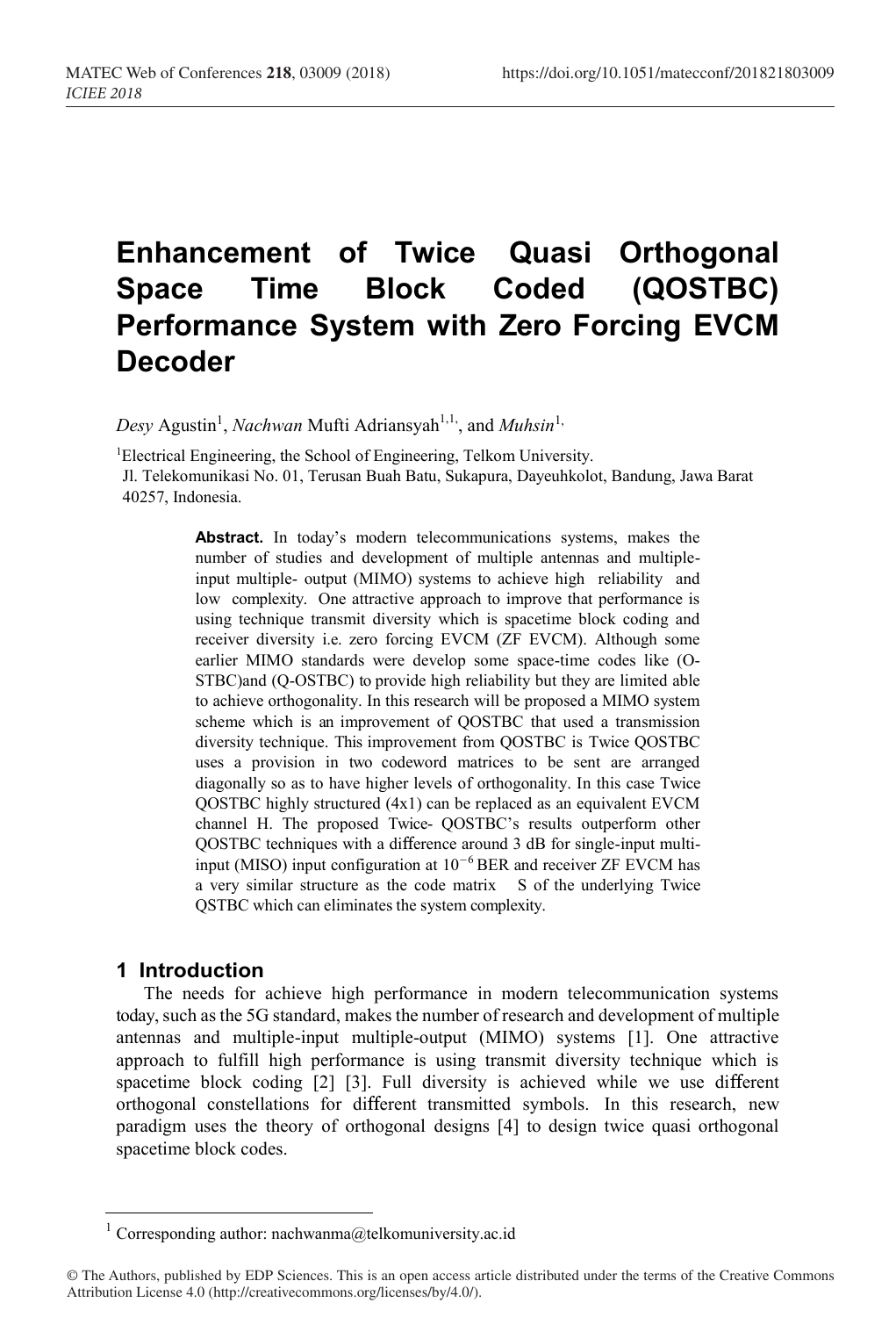Space Time Block Coding (STBC) [3] [5] is one example of a MIMO technique that utilizes antenna time and dimensions to achieve high reliability with minimum error probabilities [5]. Although STBC excel in minimum desired BER but STBC is limited to [3] two receiver antennas Nt=2 asthe antenna configuration is not able to achieve orthogonality. This limitation can be overcome by combining specifically the O-STBC to increase the spatial diversity of the scheme [6]. Unfortunately OSTBC can only applied on BPSK modulation when we want to use complex modulation the code is referred to as QO-STBC [7][8]. Standards of QO-STBC scheme that provides Nt>2 and which can be applied on complex modulation, the full diversity can be achieved. Quasi Orthogonal STBC tends to reduce interference by minimizing the non-orthogonality of the symbol.

A few studies were already proposed and developed on methods QOSTBC some of research are "Two Quasi Orthogonal Space-Time Block Codes with Better Performance and Low Complexity Decoder" [9]. This research trying to exploiting these codes, changed property of the channel from quasi-static fading to block fading and discovered that this alteration improved the proposed code's performance by up to 4 dB in comparison with [6] and [12]. This research can solve the better performance but the orthogonality still needed to be improved by using different coding method.

In this research, we propose constellations for different transmitted symbols to improve the orthogonality property of the codes. With the existence of good coding techniques for MIMO antennas are increasingly massive expected to improve the quality of service to the user. The proposed codes are designed using orthogonal designs which are transmission matrices with orthogonal columns. It is shown how simple decoding which can separately recover transmit symbols using an possible orthogonal design. The emphasis of our study in was to design codes which provide full diversity by generalizing the theory of orthogonal designs with using Twice QOSTBC. Twice QOSTBC is used in 8,16,64 transmitter antenna which will be obtained coded more orthogonal. The ZF EVCM can also be used to apply a low complexity decoder. It has been shown that the ZF EVCM has the same structure as the corresponding QSTBC [13].

The paper is organized as follows, in section II we study on the proposed system along with Twice QOSTBC and Zero Forcing EVCM decoder. Next, in the section III we explore the evaluated performance of Twice QOSTBC. The main conclusion of this research is summarized in section IV.

### **2 The Proposed System Model**

#### **2.1 Twice QOSTBC Encoding**

MIMO schemes with full rate and full diversity are met if modulation is in binary. If the complex modulastion used, OSTBC with full rate and diversity cannot be achieved [2]. Another alternative that can be used is QOSTBC which can increase the data rate and maintain the level of diversity of the system [10] [11][12]. QOSTBC tends to decrease interference by reducing the non-orthogonality of symbols. This paper proposed a scheme code word that has better orthogonality to achieve full diversity and full orthogonal. For the proposed Twice QOSTBC scheme can be seen in the following Figure 1.

In [9] a novel QO-STBC scheme for three and four transmit antennas was proposed by reforming the detection matrix of the conventional QO-STBC by using two QOSTBC technique where data matrix of symbol that will be send transformed into a scheme introduce by Tirkkonen, Boariu and Hottinen. This scheme used Alamouti scheme to construct matrix symbol pattern that will be derivative into 4x1, 8x1, 16x1 matrix antenna. We will start sending a code word with  $C \in C^{T x M_T}$  where T is time slot and received signal is  $Y \in C^{T x M_R}$ ,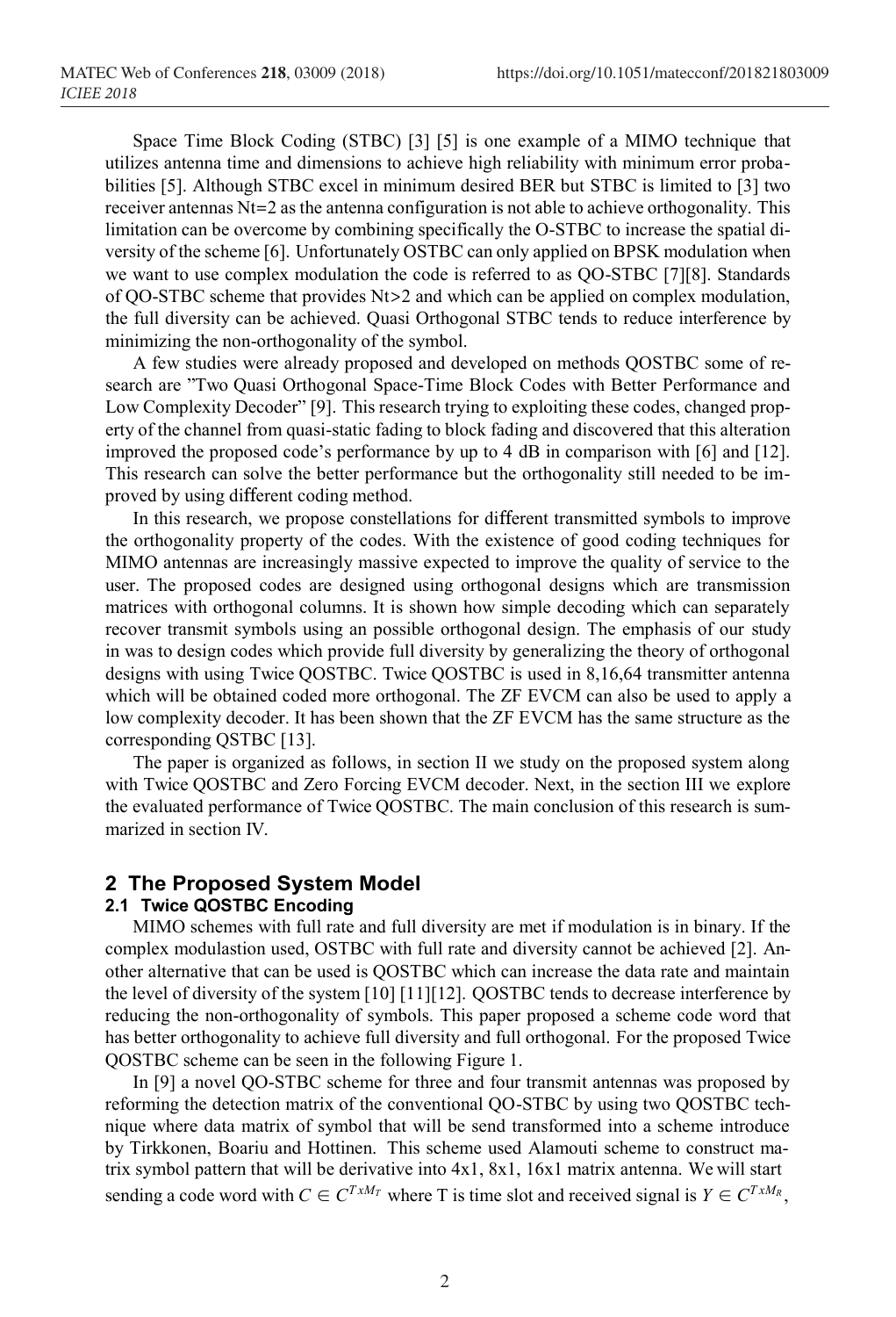

**Fig 1.** The Proposed Methode Twice QOSTBC transmitter

*H*  $\in$   $C^{T x M_R}$  is a fading matrix and  $N \in C^{T x M_R}$  is Additve White Gaussian Noise (AWGN). For a system that has been designed for two blocks fading the following expression can be written as follows

$$
\begin{bmatrix} Y_1 \\ Y_2 \end{bmatrix} = \begin{bmatrix} C_1 & 0 \\ 0 & C_2 \end{bmatrix} \begin{bmatrix} H_1 \\ H_2 \end{bmatrix} + \begin{bmatrix} N_1 \\ N_2 \end{bmatrix}
$$
\n(1)

By using Alamouti scheme we can define as matrix generator

$$
(x_1, x_2) = \begin{bmatrix} x_1 & x_2 \\ -x_2^* & x_1^* \end{bmatrix}
$$
 (2)

In this paper, a new approach is proposed for the Twice QOSTBC scheme by reforming the matrix generator using a different technique. The main properties of different technique orthogonal design are simple separate encoding and full diversity. In order to fulldiversity codes, we relax the derivation of matrix with better orthogonality. The derivation of matrix Twice-QOSTBC is explained below :

$$
S_{4x4} = \begin{bmatrix} U_1 & U_2 & 0 & 0 \\ -U_2^* & U_1^* & 0 & 0 \\ 0 & 0 & U_3 & U_4 \\ 0 & 0 & -U_4^* & U_3^* \end{bmatrix}
$$
 (3)

The aforementioned codewords are the outcome of a case where the careful combination of the two symbols result in the best possible performance to achieve full diversity.In this case, as Eq. (3) is showing we combine  $S_k$  and  $S_{k+4}$ , where k = 1,2,...4, and replacing U matrix in Eq(4),as follows:

$$
C = \begin{bmatrix} S_1 + jS_2 & S_3 + jS_4 & 0 & 0 \\ -(S_3 + jS_4)^* & (S_1 + jS_2)^* & 0 & 0 \\ 0 & 0 & S_1 + jS_2 & S_3 + jS_4 \\ 0 & 0 & -(S_3 + jS_4)^* & (S_1 + jS_2)^* \end{bmatrix} (4)
$$

Equation (4) is valid for single rate. Because of the use of zeros in (3), the code has a high peak-to-average power ratio that may increase its cost of implementation. A similar idea can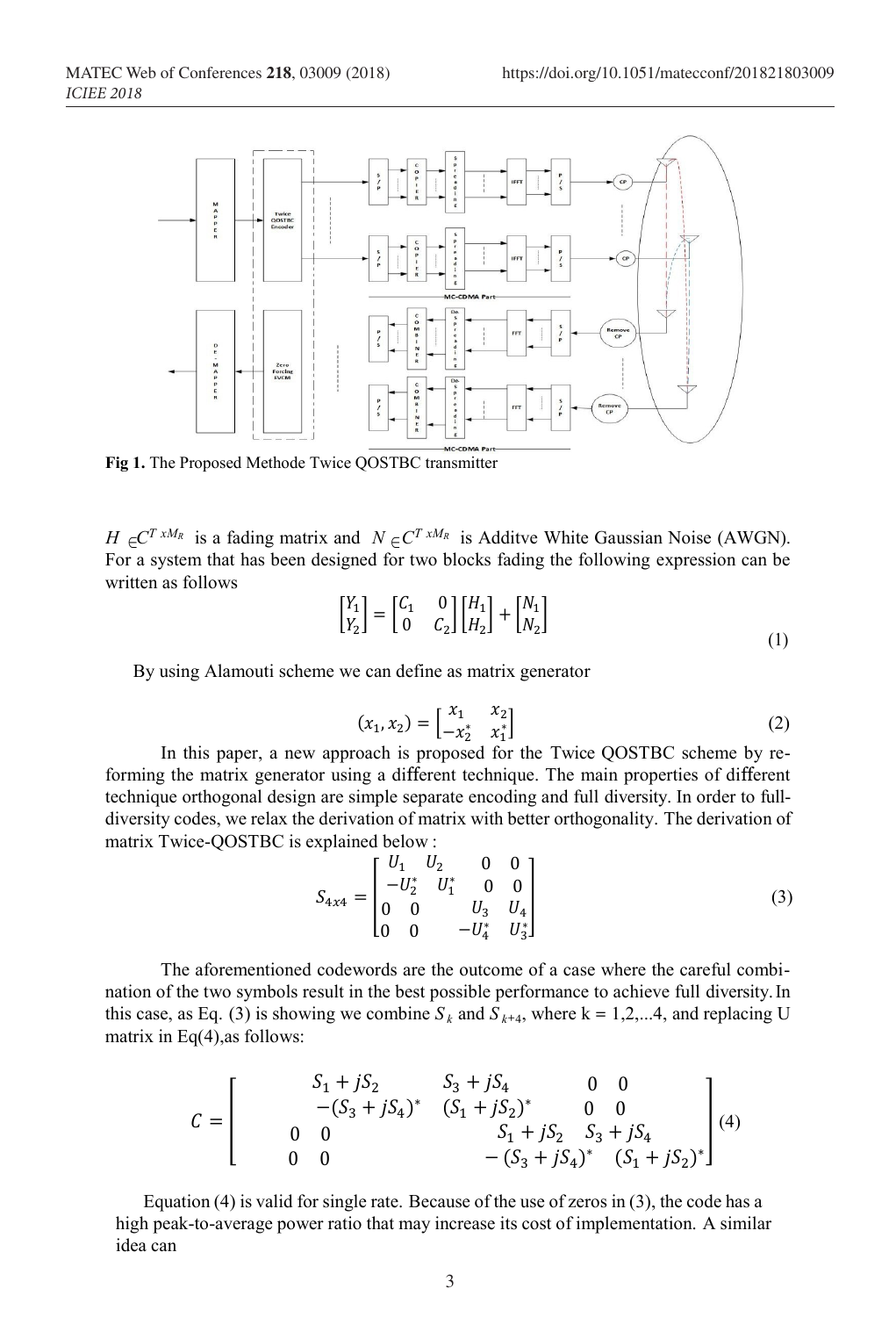be used to combine transmission matrices  $(4x1)$  to build a transmission matrix  $(8x1)$  and so on. An example of an 8x1 matrix which provides a rate one code

$$
S_{8x8} = \begin{bmatrix} U_1 & U_2 & U_3 & U_4 & 0 & 0 & 0 & 0 \\ -U_2^* & U_1^* & -U_4^* & U_3^* & 0 & 0 & 0 & 0 \\ U_3^* & U_4^* & -U_1^* & -U_2^* & 0 & 0 & 0 & 0 \\ -U_4 & U_3 & U_2 & -U_1 & U_5 & U_6 & U_7 & U_8 \\ 0 & 0 & 0 & 0 & -U_6^* & U_5^* & -U_8^* & U_7^* \\ 0 & 0 & 0 & 0 & U_7^* & U_8^* & -U_5^* & -U_6^* \\ 0 & 0 & 0 & 0 & -U_8 & U_7 & U_6 & -U_5 \end{bmatrix}
$$
(5)

For the OSTBC scheme the detection matrix is always diagonal this enables the use of simple linear decoding, but in the two-QOSTBC previous scheme this cannot be done due to the non-orthogonal detection matrix [9]

$$
v = \begin{bmatrix} \alpha & 0 & \beta & \beta \\ 0 & \alpha & 0 & 0 \\ \beta & 0 & \alpha & 0 \\ \beta & 0 & 0 & \alpha \end{bmatrix}
$$
 (6)

Where the diagonal elements  $\alpha$  represent the channel gains and  $\beta$  represent the interference from the neighbouring signals, for eight transmit antennas. The interference in the detection matrix will cause performance degradation. Now, the encoding matrix codeword Twice QOSTBC result in a free interference detection matrix be given as

$$
\langle v_1, v_i \rangle = 0, i \neq 1 \quad \langle v_2, v_i \rangle = 0, i \neq 2
$$
  
\n
$$
\langle v_3, v_i \rangle = 0, i \neq 3 \quad \langle v_4, v_i \rangle = 0, i \neq 4
$$
  
\n
$$
\langle v_5, v_i \rangle = 0, i \neq 5 \quad \langle v_6, v_i \rangle = 0, i \neq 6
$$
  
\n
$$
\langle v_7, v_i \rangle = 0, i \neq 7 \quad \langle v_8, v_i \rangle = 0, i \neq 8
$$
\n(7)

The orthogonality between some columns can help to simplify our ZF EVCM decoder. As mentioned before, this type of coding creates block fading channels [13].

#### **2.2 Zero Forcing Equivalent Channel Matrix (ZF EVCM)**

For detection, the interference caused by symbols on each other, related to the nonorthonormality, has to be cancelled [14]. The simple structure of the non-orthonormality matrix results in an easily implementable ZF EVCM decoder [13]. EVCM offers simple detection by ZF in EVCM domain which have better performance compared to conventional ZF, estimation using Zero Forcing EVCM (ZF-EVCM) applied by

$$
y(t) = \begin{pmatrix} y_1 \\ y_2 \\ \dots \\ y_N \end{pmatrix} = H_N \begin{pmatrix} x_1 \\ x_2 \\ \dots \\ x_N \end{pmatrix} + \begin{pmatrix} n_1 \\ n_2 \\ \dots \\ n_N \end{pmatrix}
$$
 (8)

The channel coefficients are denoted by  $h = [h_1, h_2, h_3, h_4]$  and  $n = [n_1, n_2, n_3, n_4]$  is the noise vector. Zero forcing EVCM has a very similar structure as the code matrix S of the underlying Twice QSTBC which can eliminates the system by

$$
\tilde{x} = \left(H_{N_t}^H H_{N_T}\right)^{-1} H_{N_t}^H y \tag{9}
$$

with mean value of  $x<sup>α</sup>$  are simply taken from each receive antennas as final result of QOSTBC decoding.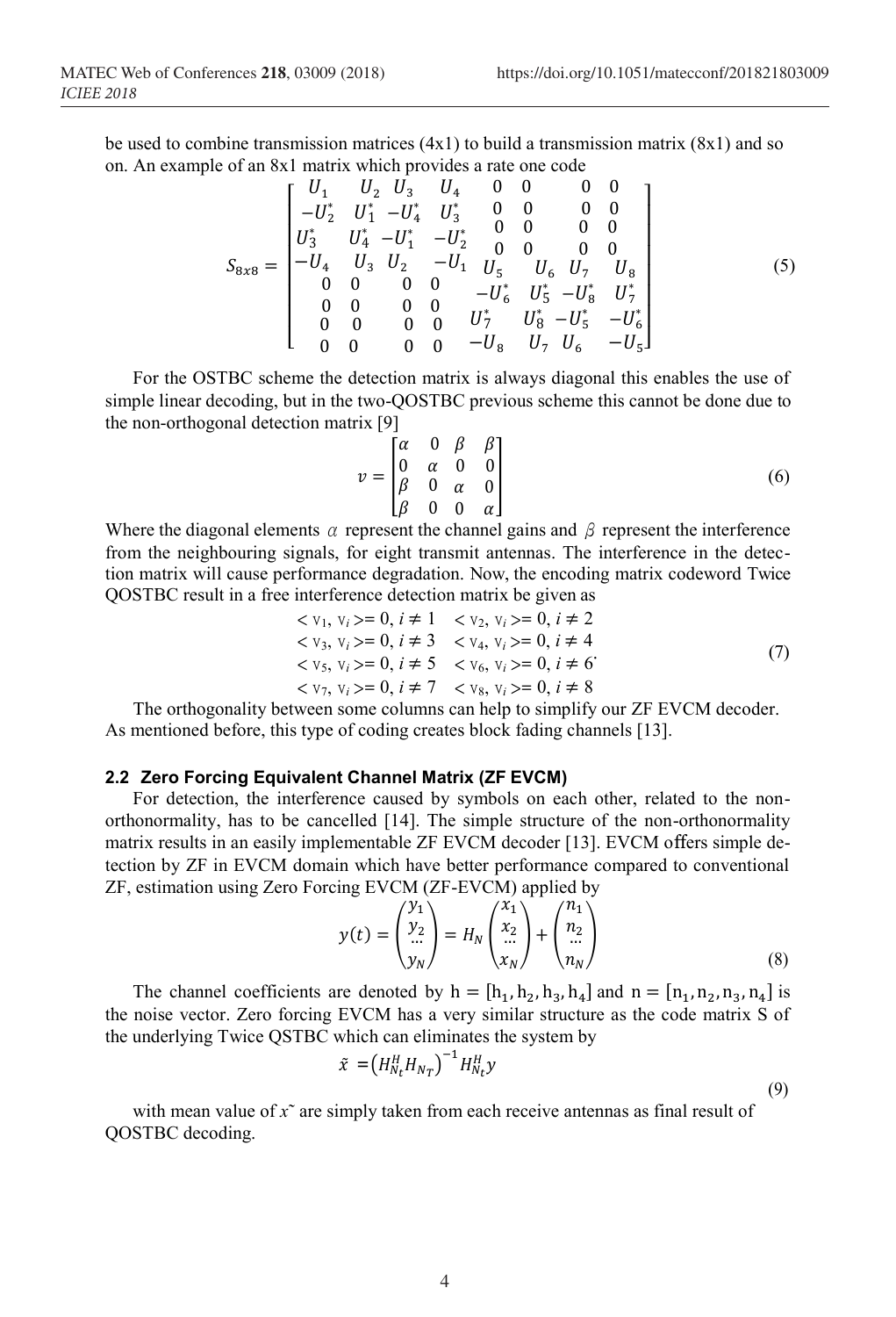## **3. Simulation Result**

This study focused on the performance of the downlink transmission system. The goal is to address the problem of high reliability with full orthogonality. The purpose of this simulation is to demonstrate the superiority of the proposed system compared with QOSTBC system which has higher orthogonolatias value so it can achieve full diversity coding scheme and full orthogonality. The matlab script performs the following : First, generate random binary sequence of  $+1+j,+1-j,-1+j$  and then group them into pair of four symbols and send four symbols in one time slot (Twice QOSTBC), multiply the Twice QOSTBC with the channel and then add white Gaussian noise. The received symbols will perform zero forcing EVCM and count the bit errors. Repeat for multiple values of SNR and plot the simulation and theoritical results.

Figure 2 shows the result of Twice QOSTBC simulation compared to QOSTBC system in Rayleigh channel for four transmitter antennas. As it is shown from the Figure 2 that the proposed results outperform other QOSTBC techniques with a difference around 3 dB for 10<sup>−</sup>6 BER This is because the Twice QOSTBC coding technique sends two symbols at once which are repeated with the second codeword and the orthogonality of this codingtechnique is also smaller so the possibility of smaller interference and the reliability of the transmitted data will be more efficient. The simulation results also show the correct data because it does not exceed the predetermined BER result based on diversity order =4.



**Fig 2.** The comparison analysis between MISO 4x1 QOSTBC Scheme, Twice QOSTBC Scheme, and diversity order Scheme

Figure 3 shows the performances of the proposed Twice QOSTBC and the conventional QOSTBC for eight transmit antennas. It is clearly indicated that the proposed scheme achieves better performance than the conventional scheme.We can shown that by carefully choosing the coding scheme, the non-orthogonality can be minimized, and accordingly the performance can be maximized. The simulation results also show the correct data because it does not exceed the predetermined BER result based on diversity order = 8.

Figure 4 shows MIMO 16x16 has a better performance than MIMO 2x2. On the use of 16 antennas, to achieve the BER target of  $10^{-5}$ , the Twice QOSTBC system requires SNR  $\pm$ 3, 5 dB, while on the use of 2 antennas, SNR larger  $\pm$ 22 dB, so the improvement performance provided by the number of antennas used is  $\pm 18$ , 5 dB. It can be concluded,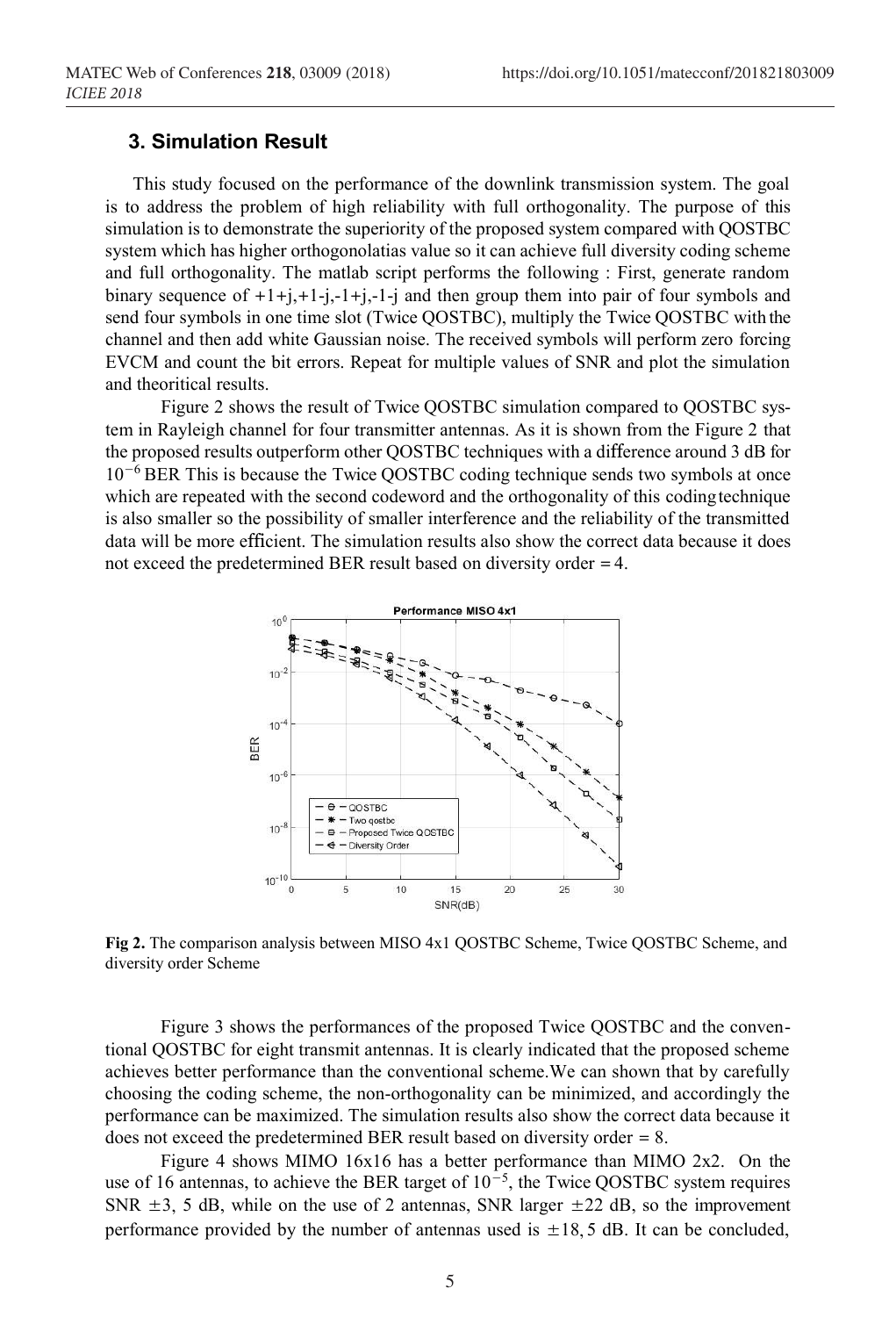

**Fig 3.** The comparison analysis between MISO 8x1 QOSTBC Scheme, Twice QOSTBC Scheme, and diversity order Scheme

higher number of antennas provides lower BER. In addition, the  $16x16$  MIMO used the Twice Orthogonal Space Time Block Code (OSTBC) scheme. It was observed that by reforming the detection matrix of the original QO-STBC to eliminate the interference terms, it was able to derive the orthogonal channel matrix that results in simple decoding scheme as in OSTBC. In addition, the more number of antennas used, the faster the process of coding and transmitting data.



**Fig 4.** MIMO Twice QOSTBC system

## **3 Conclusion**

From the research results, we can concluded that in general the proposed sytem maintained a better performance compared to other Space Time Coding scheme. Previous research QOSTBC does not have really orthogonal behavior. This non orthogonal behavior leads to